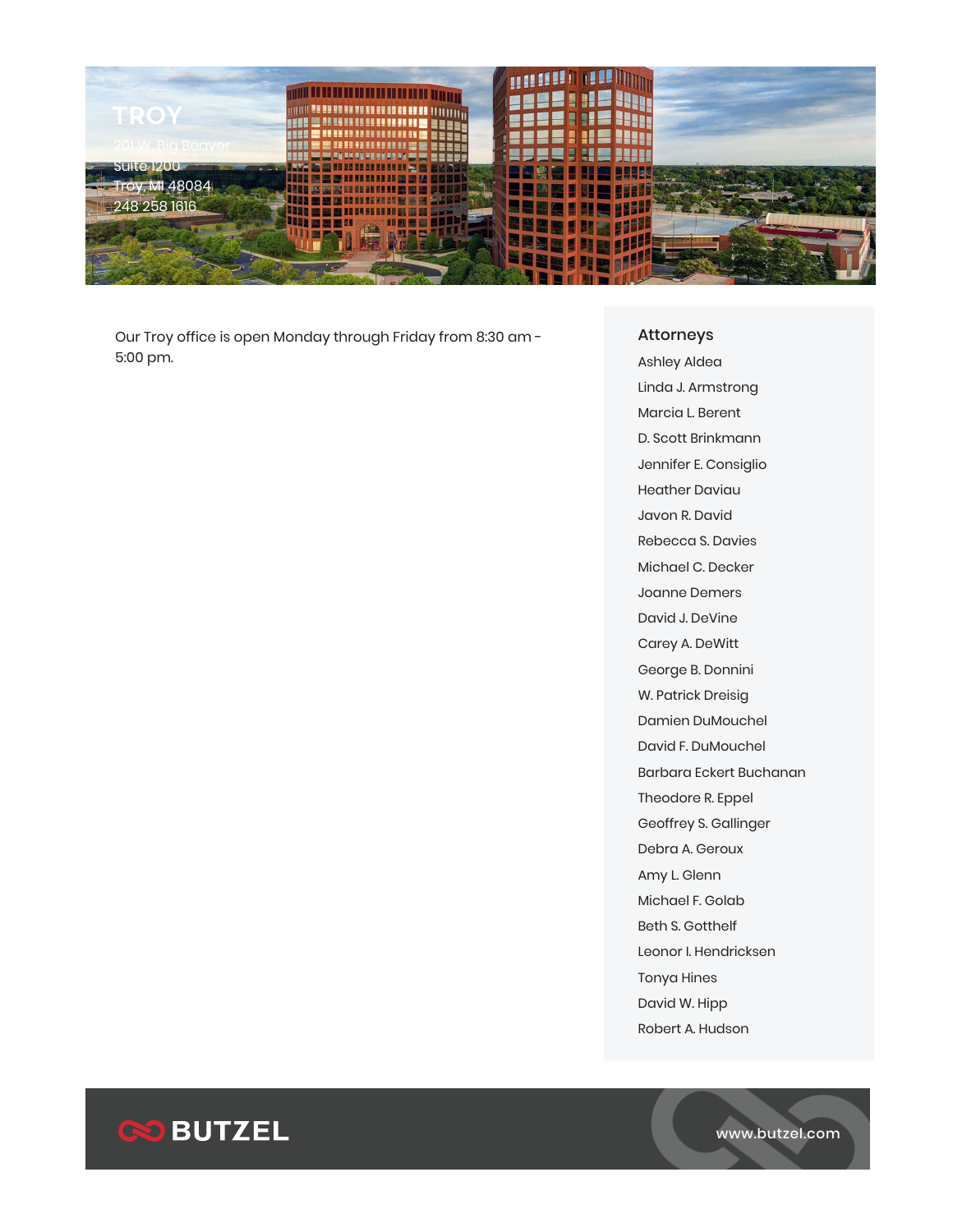Laura E. Johnson Susan L. Johnson Thomas A. Kabel Jonathan L. Kirkland Sheldon H. Klein William J. Kliffel Robin Luce-Herrmann William P. Lyshak Bushra A. Malik Daniel J. McCarthy Suzanne M. Miller Victoria L. Murdoch Allan Nachman Nicholas Nahat Max J. Newman Sarah L. Nirenberg Blake Padget Scott T. Patterson William A. Penner Robert P. Perry Steven R. Pohl R. Peter Prokop Thomas B. Radom Richard E. Rassel Steve Ratliff Joseph E. Richotte Dennis B. Schultz Craig S. Schwartz Robert H. Schwartz T. Gordon Scupholm II John D. Selesko Thomas C. Simpson Abbey Smith

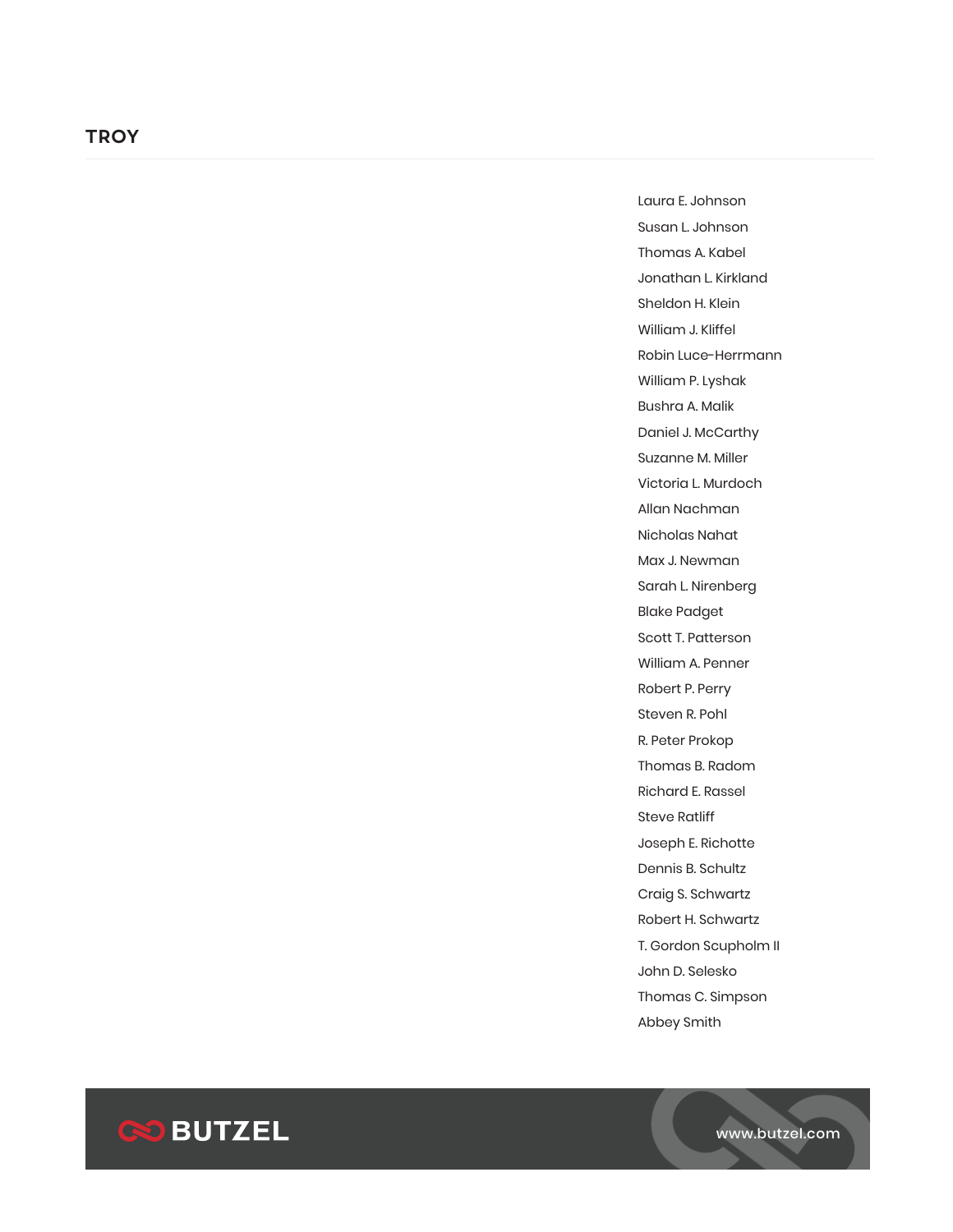## **TROY**

Michelle A. Socha Daniel Soleimani David W. Sommerfeld Lori A. Thomas Simoncic Paul L. Triemstra Daniel B. Tukel Frank B Vecchio Anne L. Yee Roxana Zaha

## Areas of Practice

Aerospace and Defense Antitrust & Trade Regulation

Automotive Law

Bankruptcy & Restructuring

Business

Construction

Corporate and Finance

Employee Benefits

Environmental & Natural Resources

Estate & Succession Planning

Family Law and Personal Services

Governmental

Health Care

Immigration

Intellectual Property

International Business

Labor and Employment

Litigation and Dispute Resolution

Media Law

Non Profit Organizations

Real Estate



www.butzel.com